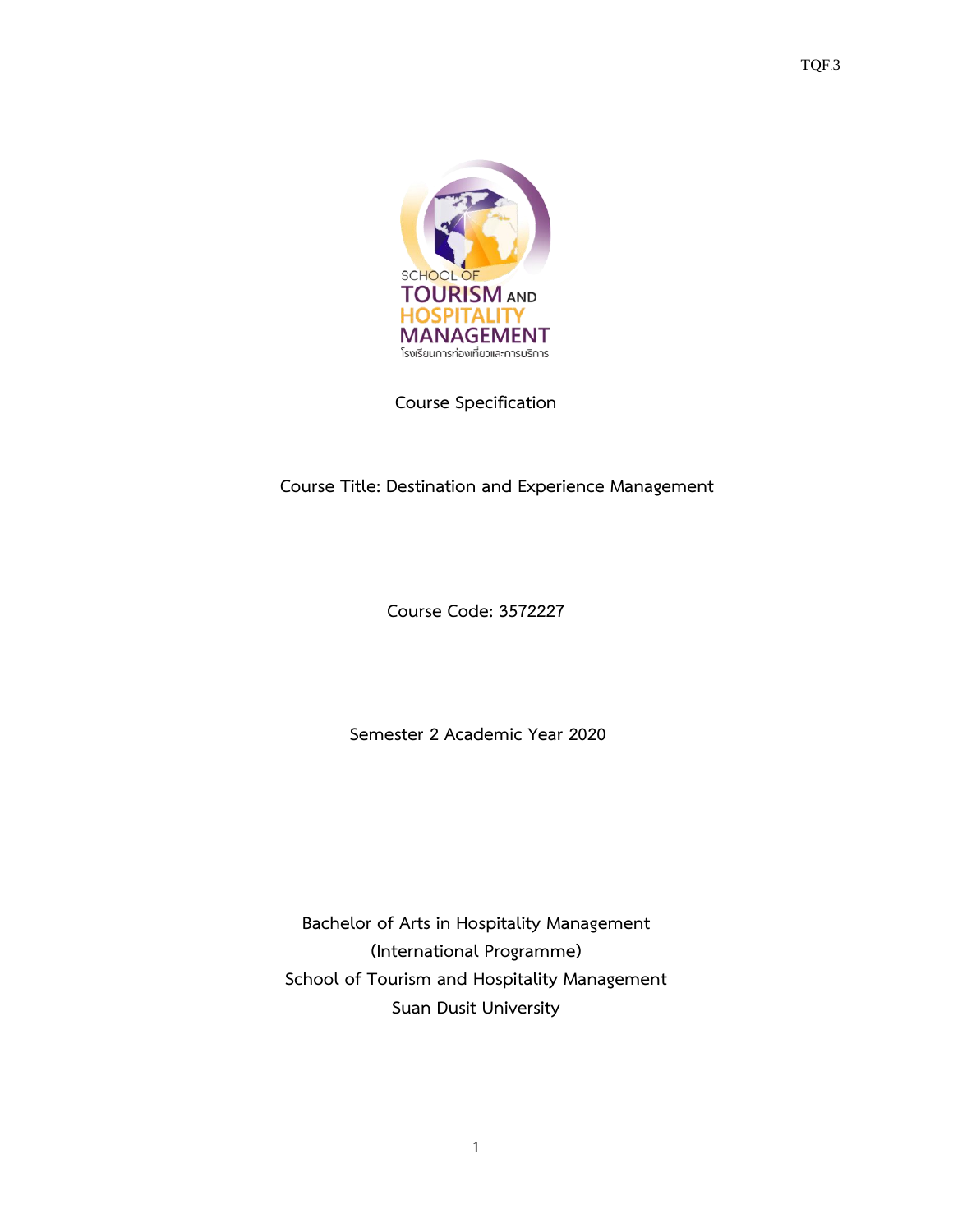### **Content**

| Section 1<br>General information |
|----------------------------------|
|----------------------------------|

**Section 2** Aims and Objectives

- **Section 3** Course Description and Implementation
- **Section 4** Development of Students' Learning Outcomes
- **Section 5** Teaching and Evaluation Plans
- **Section 6** Teaching Materials and Resources
- **Section 7** Evaluation and Improvement of Course Management

 **Page**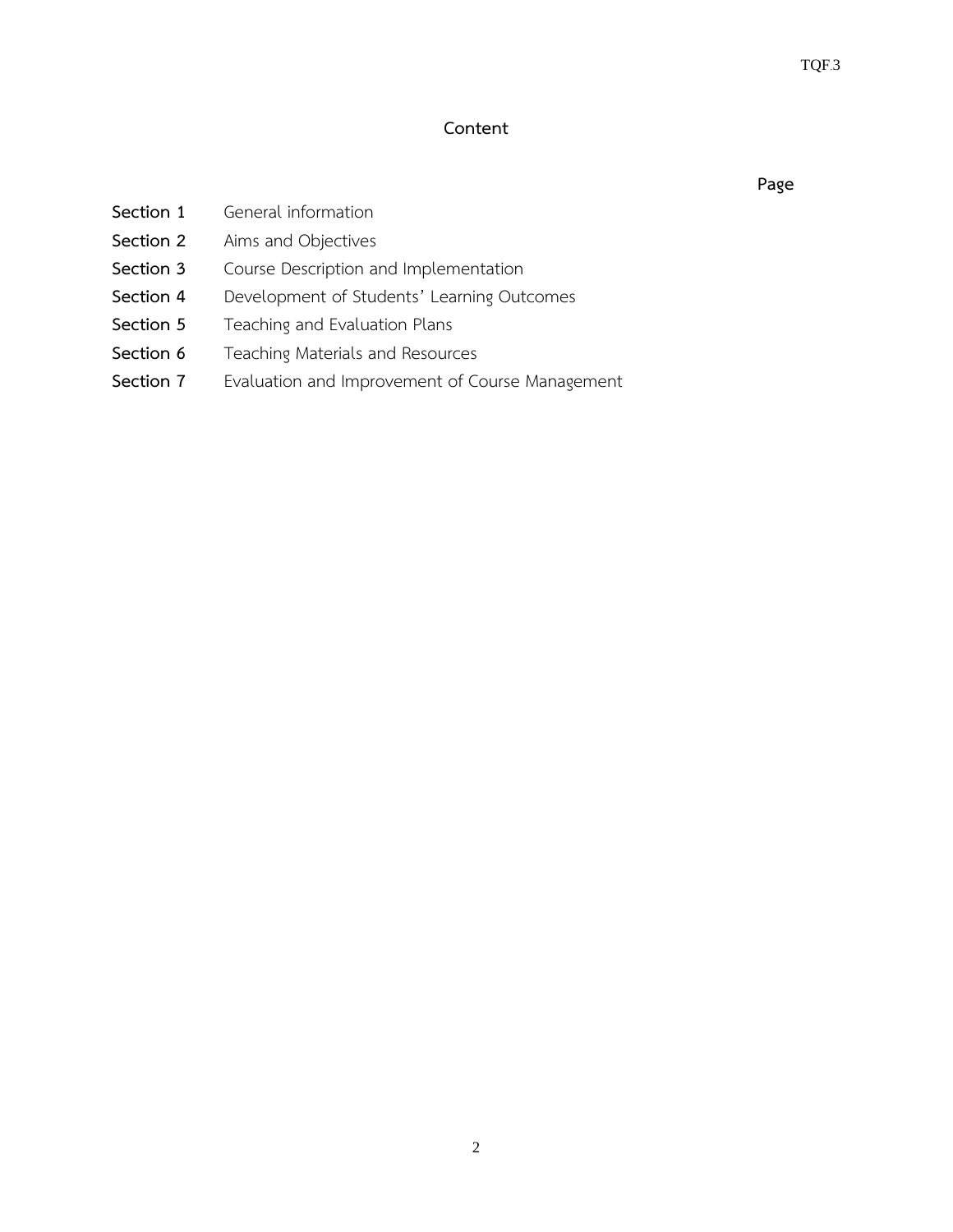# **Course Specification**

| Name of institution       | Suan Dusit University                        |
|---------------------------|----------------------------------------------|
| Campus/faculty/department | School of Tourism and Hospitality Management |

### **Section1 General Information**

### **1. Course code and course title**

**Course Code:** 3572227

 **Course title:** Destination and Experience Management

### **2. Number of credits**

3 ( 3-0-6)

### **3. Curriculum and type of subject**

3.1 Bachelor of Arts Programme in Hospitality Management

3.2 Type of Subject: Specific Requirement Course Major: None

### **4. Responsible faculty members**

**4.1 course coordinator**: Assistant Professor Dr. Pimmada Wichasin

**4.2 Instructors**: Assistant Professor Dr. Pimmada Wichasin **Section:** A1

### **5. Semester / year of study**

Semester 2 Academic Year 2020/ Year 2

### **6. Pre-requisite (if any)**

None

**7. Co-requisites (if any)**

None

**8. Venue of study**

Suan Dusit University

# **9. Date of latest revision**

1 December 2020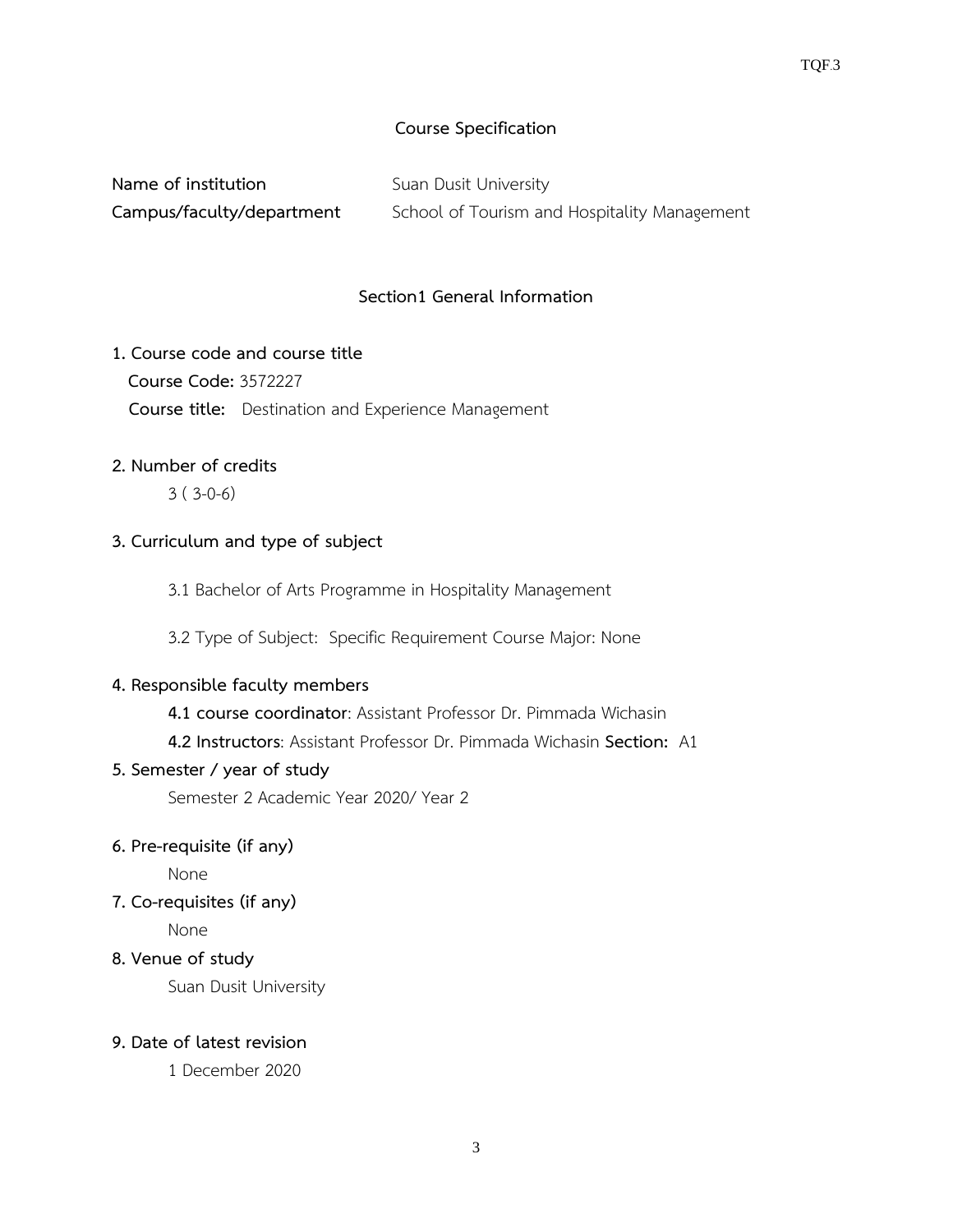#### **Section 2 Aims and Objectives**

#### **1. Aims of the Course**

### **1.1 Cognitive Theory (Knowledge from learning)**

To understand the approach for destination and experience management and planning as well as fundamental theories of service quality, tourist behavior theory in multicultural setting alongside the theoretical marketing approach.

### **1.2 Skills (Abilities and skills acquired from learning)**

- Applying the Knowledge of destination and experience management. Having skill in destination and experience design and planning.

### **1.3 Moral (Attitudes, Moral and Ethical derived from learning)**

- Understanding the knowledge for destination management and planning of destination experiences with the wisdom of the good attitude perceptions as being a part of the Industry and the consideration towards the host at the destination as well.

### **2. Objectives of Course Development/Modification**

This course aims to provide approach to a destination management, focuses on the planning of destination experiences, and fundamental theories of service quality together with the investigation on both the supply and demand sides within the destination, the understanding of the tourists' expectation and perception in multicultural setting, and the implementation of destination branding and positioning for enhancing global competitiveness of a destination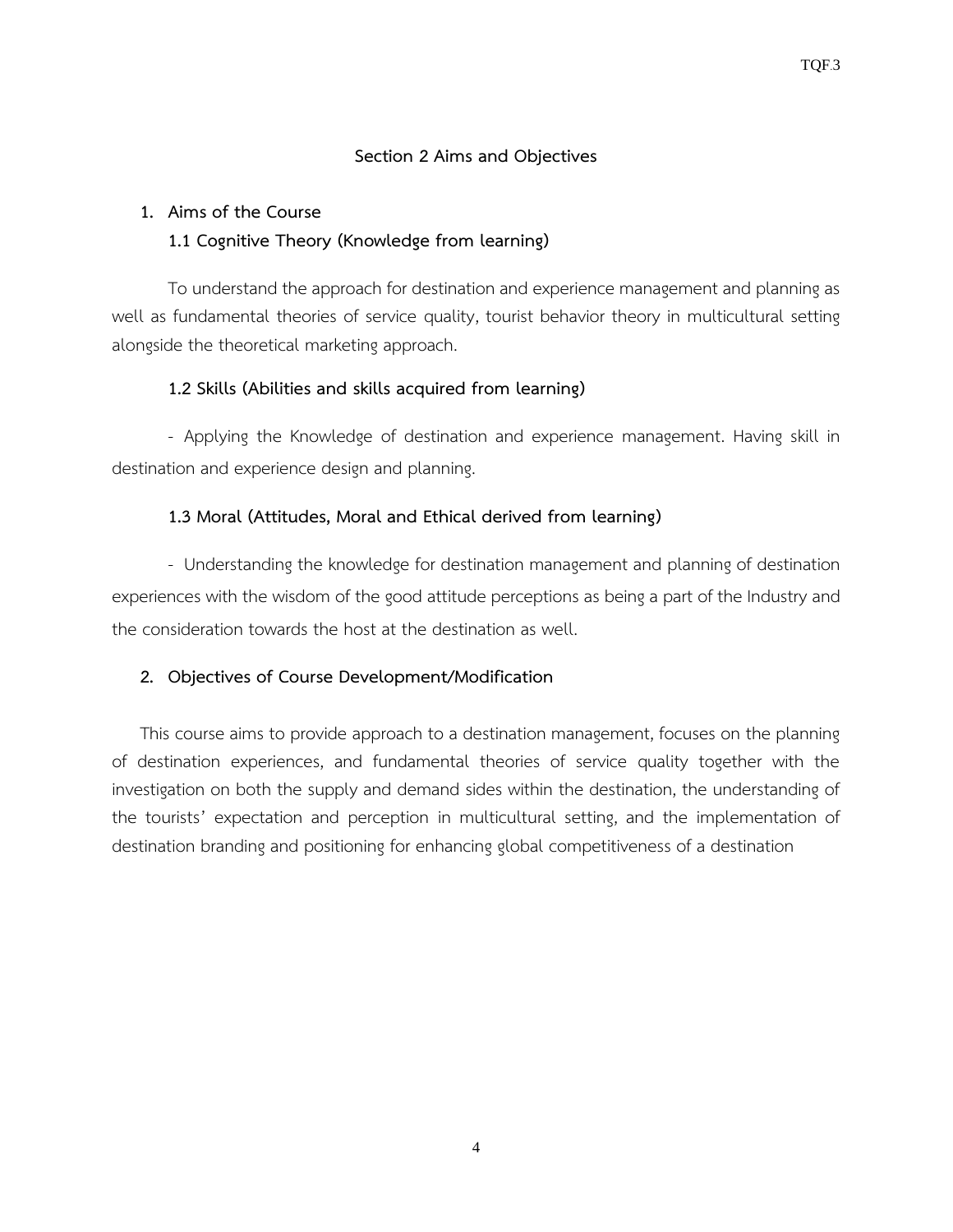## **Section 3: Course Description and Implementation**

#### **1. Course Description**

Approach to a destination management, focuses on the planning of destination experiences, and fundamental theories of service quality together with the investigation on both the supply and demand sides within the destination, the understanding of the tourists' expectation and perception in multicultural setting, and the implementation of destination branding and positioning for enhancing global competitiveness of a destination

#### **2. Number of Hours per Semester**

| Lecture<br>(Hour) | <b>Additional class</b><br>(Hour) | Laboratory/field<br>trip/internship<br>(Hour) | Self-study<br>(Hour) |
|-------------------|-----------------------------------|-----------------------------------------------|----------------------|
| 45 hours          | $\overline{\phantom{0}}$          | 45 hours                                      | 90 hours             |

### **3. Number of hours that the lecturer provides individual counseling and guidance**

• The faculty member provides academic advice and guidance to students (individual/group) 3 hours/week. Time and date will be informed in the first section.

### **Section 4 Development of Students' Learning Outcomes**

#### **1. Morality and Ethics**

### **1.1 Expected outcome on morality and ethics**

Enable the students to be responsible, disciplined, honest and able to morally and ethically apply specific skills learnt throughout this course as follows:

 $\overline{O}$  (1) To realize good values, moral conscience and ethics

(2) **To be self and social responsible with good attitude and behavior**

 $\overline{O}$  (3) To responsible of duties, good membership and develop leadership skills and act as a role model to others

 $O$  (4) To be disciplined and follow the organizational and social rules and regulations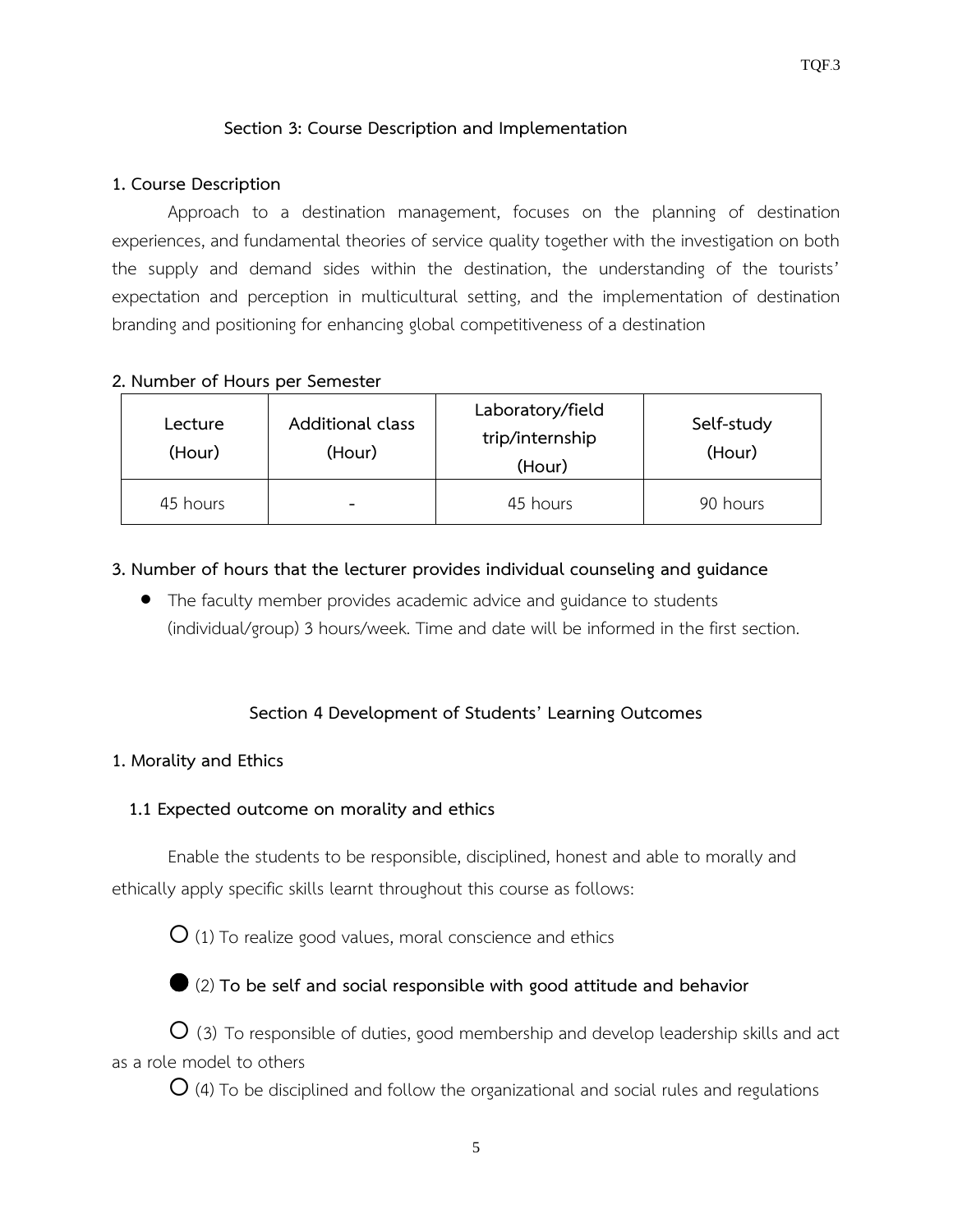# 1.2 Teaching methods

- lecturing alongside with examples of moral and ethical issues such in referencing and matters related to intellectual property law

- organising a focus group to find relevant examples

1.3 Evaluation methods

- Frequency of attendance and punctuality of assessment submission

-From assignment

# **2. Knowledge Development**

**2.1 Expected outcome on Knowledge and skills development**

 **(1) To understand the important principles and theories of hospitality organizational behavioral and interpersonal skills, international marketing, tourist behavior and related skills systematically and globally.**

**(2) To be able to integrate knowledge of hospitality with other related fields.**

 $\overline{O}$  (3) To understand research designs and methodology in order to solve organization problems and to develop organization knowledge management.

2.2 Teaching methods

Lecture, focus group, group work, academic presentation, analytical studies, academic assessments throughout the semester

# 2.3 Evaluation methods

- Mid-term exam, and final exam
- Other written and verbal assessments throughout the semester
- Learning by doing (tour operated by students)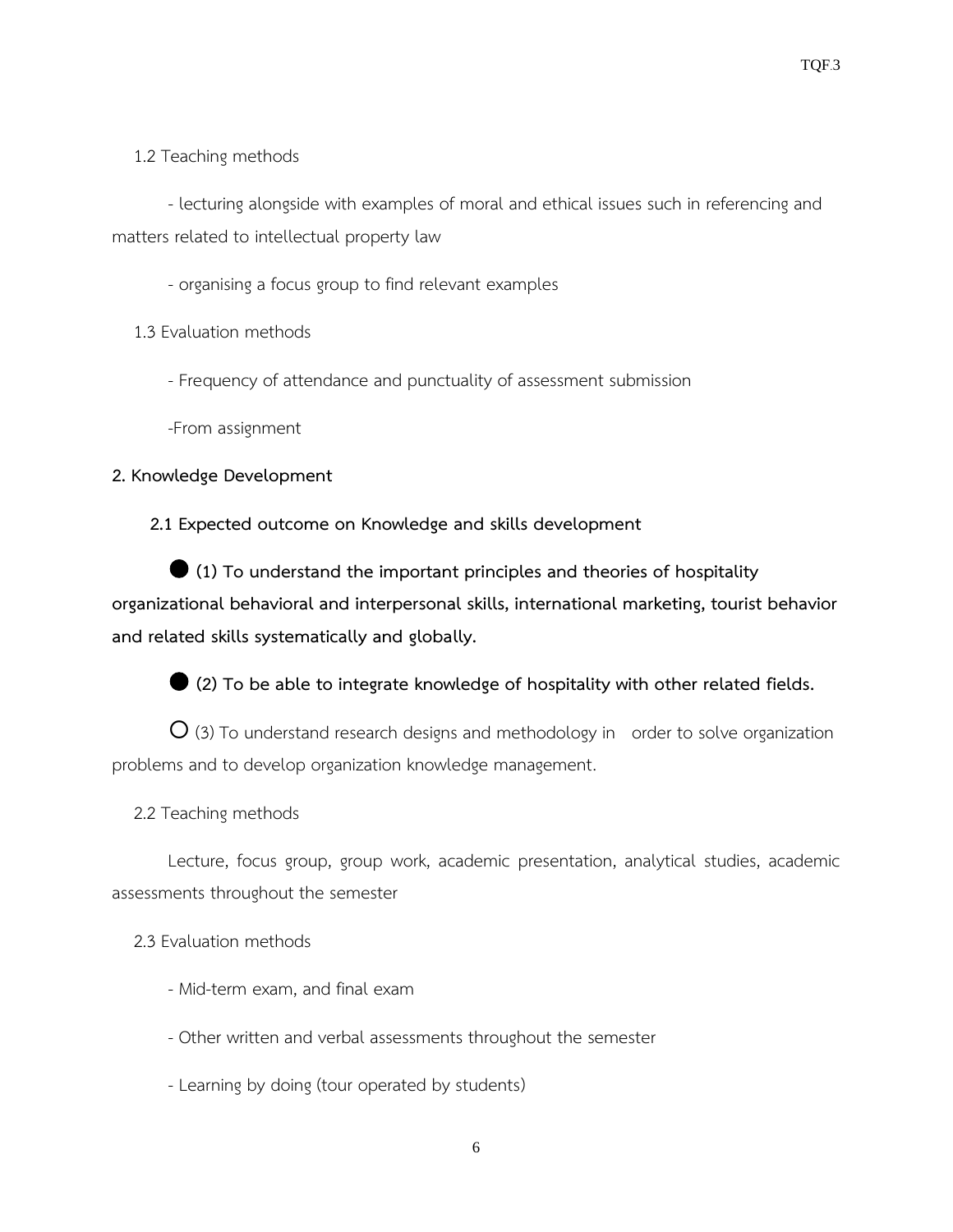### **3. Intellectual Knowledge Innovation**

 **3.1 Expected outcome on Intellectual Knowledge Innovation**

 **(1) To be able to evaluate and analyze data, and able to think critically and systematically in order to find cause, effect, and resolution of the problems in depth**

 $O$  (2) To be able to apply methodologies, synthesis, evaluation both practically and theoretically in actual operations

 $\overline{O}$  (3) To be able to suitably apply knowledge and innovation in business term and able to adapt innovation technology to the profession and related fields

3.2 Teaching methods

- Group work and presentation
- Group discussion
- 3.3 Evaluation methods
	- Exams and assessments that focus on students' critical thinking analysis

### **4. Interpersonal Skills and Responsibility**

### **4.1 Expected outcome on Interpersonal Skills and Responsibility**

 $O$  (1) To be able to work with others and solve the problems both as a good leader and a good team member.

 (2) To be able to develop self – improvement continuously on professional learning improvement based on international criterion.

### 4.2 Teaching methods

- Delegate group work for group discussions
- Require oral presentations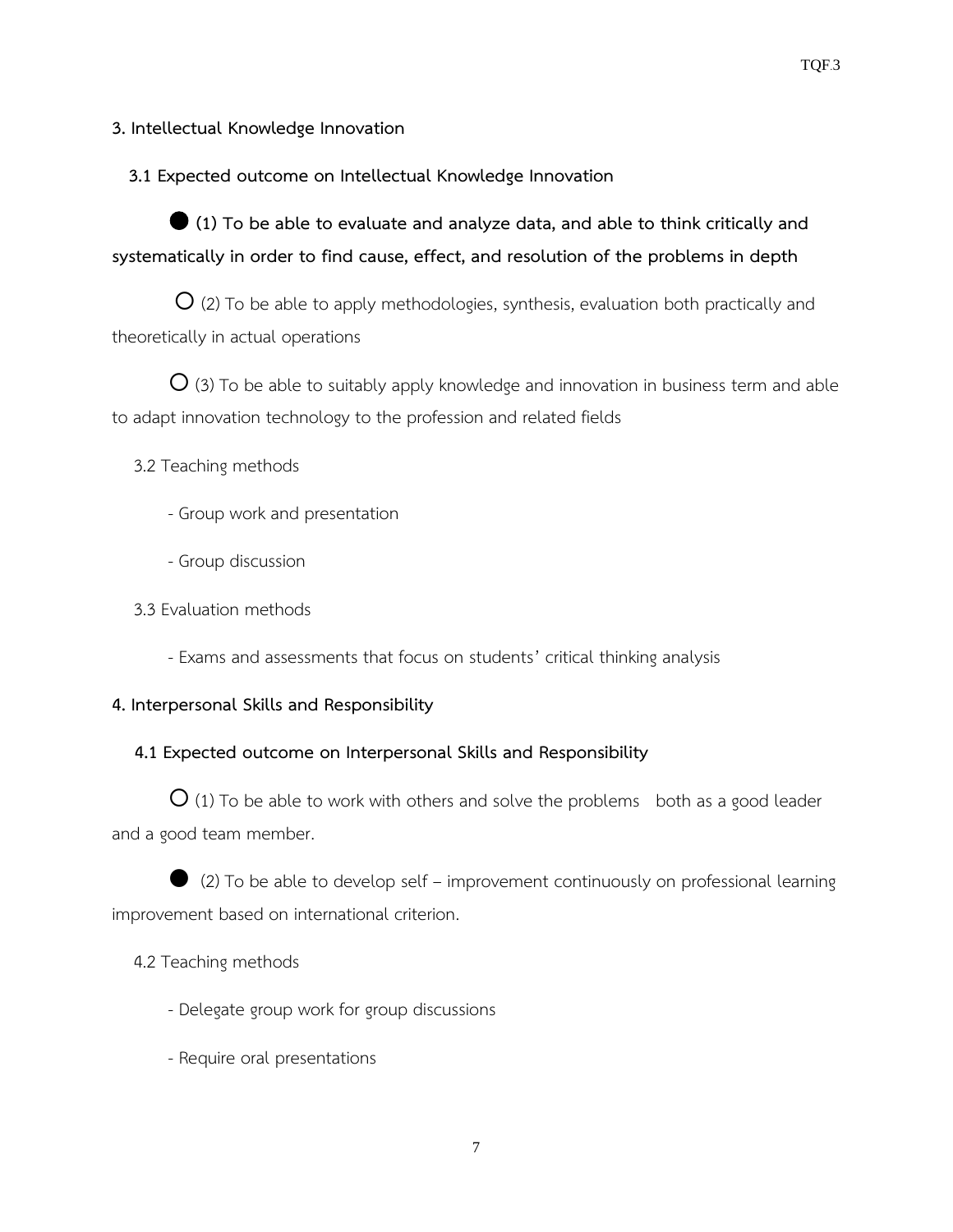# 4.3 Evaluation methods

- Self-evaluation
- Peer evaluation

# **5. Numerical Analysis and Information Technology Skills**

# **5.1 Expected outcome on Numerical Analysis and Information Technology Skills**

**O** (1) To be able to apply foreign languages effectively when communicate both academically and professionally.

# **(2) To be able to communicate effectively with foreigners from different culture in different situation.**

 $O$  (3) To be able to use information technology suitably in different operations.

 $O$  (4) To be able to analyze and interpret data, facts, figures, statistics and/or numerical related tasks efficiently.

# 5.2 Teaching methods

- Lecture and discussion.
- Practice to making the drinks
- Internship at Dusit Bistro
- Discuss after internship.

# 5.3 Evaluation methods

- Evaluate from assignment.
- Evaluate in answering question in classroom.
- Making and Creating the drinks
- Midterm.
- Final test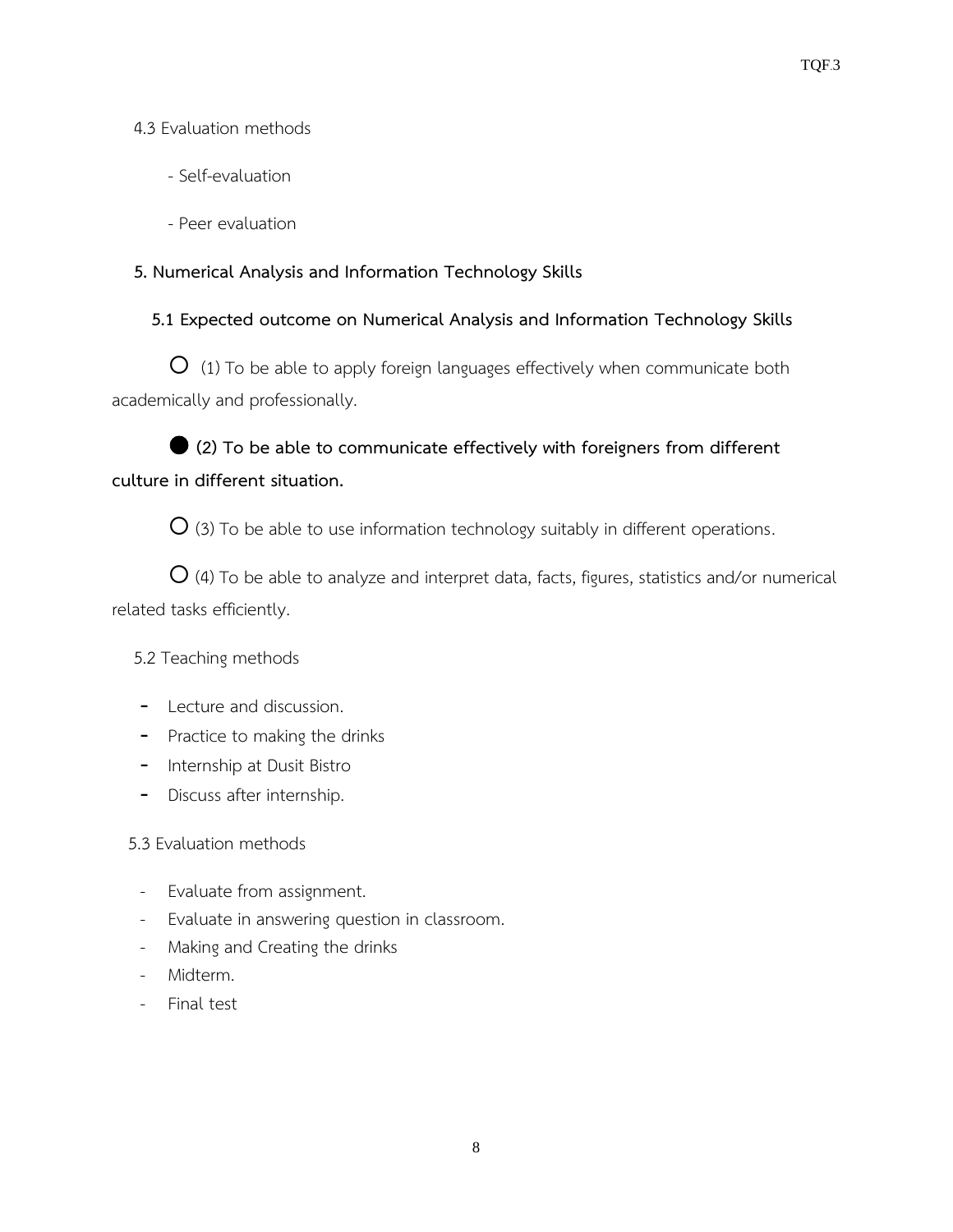# **Section 5: Teaching and Evaluation Plans**

**1. Lesson Plan**

| Week           | <b>Topics</b> | No.            | Teaching & Learning Activities,          | Faculty     |
|----------------|---------------|----------------|------------------------------------------|-------------|
|                |               | of             | Instructional Media (if any)             | Member(s)   |
|                |               | Hours          |                                          |             |
| $\mathbf{1}$   | Course        | $\mathfrak{Z}$ | Teaching and learning activities         | Assistant   |
|                | introduction, |                |                                          |             |
|                | Course        |                | 1. General concept about the destination | Professor   |
|                | syllabus      |                | and experience management                | Dr. Pimmada |
|                | overview,     |                | 2. Best practice                         | Wichasin    |
|                | Course        |                |                                          |             |
|                | objective and |                | Instructional Media:                     |             |
|                | evaluation    |                | 1. Power point                           |             |
|                |               |                | 2. Computer                              |             |
|                |               |                | 3. Visualizer<br>4. VDO                  |             |
| $\overline{2}$ | Sustainable   | $\mathfrak{Z}$ | Teaching and learning activities         | Assistant   |
|                |               |                |                                          |             |
|                | development   |                | Discussion and In class presentation     | Professor   |
|                |               |                | about top visited destination and top    | Dr. Pimmada |
|                |               |                | sustainable destination                  | Wichasin    |
|                |               |                | Instructional Media:                     |             |
|                |               |                | 1. Personal mobile                       |             |
|                |               |                | 2. Power point                           |             |
|                |               |                | 3. Computer                              |             |
|                |               |                | 4. Visualizer                            |             |
|                |               |                | 5. VDO                                   |             |
|                |               |                |                                          |             |
|                |               |                |                                          |             |
|                |               |                |                                          |             |
|                |               |                |                                          |             |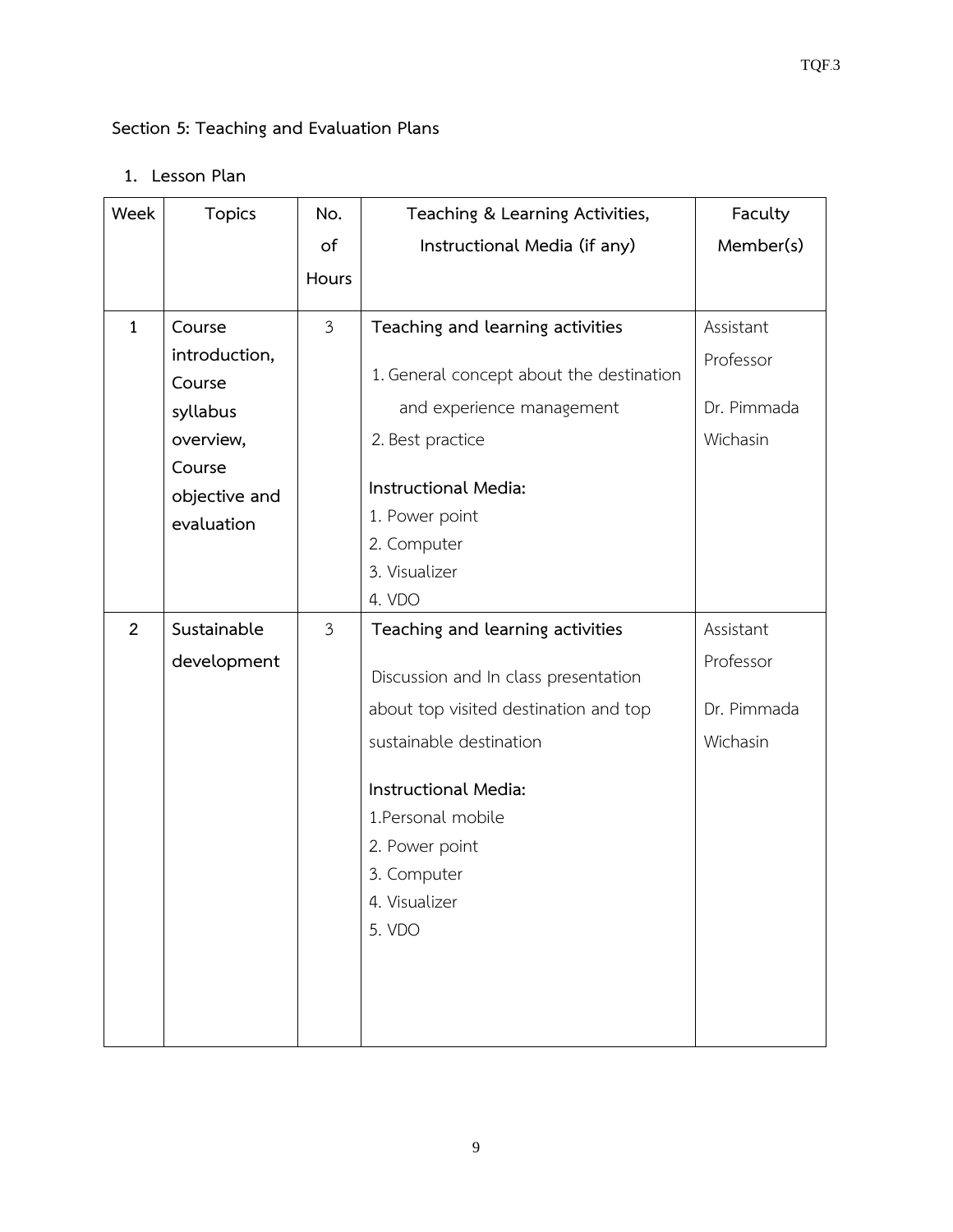| $\overline{3}$ | Value chain in                                                 | 3 | Teaching and learning activities                                                                                                                                                                                                                                                   | Assistant                                         |
|----------------|----------------------------------------------------------------|---|------------------------------------------------------------------------------------------------------------------------------------------------------------------------------------------------------------------------------------------------------------------------------------|---------------------------------------------------|
|                | the<br>destination<br>management                               |   | Value chain discussion and workshop<br>about the key players in the<br>destination management                                                                                                                                                                                      | Professor<br>Dr. Pimmada<br>Wichasin              |
|                |                                                                |   | Instructional Media:<br>1. Power point<br>2. Computer<br>3. Visualizer<br>4. VDO                                                                                                                                                                                                   |                                                   |
| 4              | Management<br>structure of<br>the<br>destination<br>management | 3 | Teaching and learning activities<br>1. Management structure - planning<br>process, pest and swot analysis<br>2. Personal action plan, PEST and SWOT<br>analysis activity<br>Instructional Media:<br>1. Personal mobile<br>2. Power point<br>3. Computer<br>4. Visualizer<br>4. VDO | Assistant<br>Professor<br>Dr. Pimmada<br>Wichasin |
| 5              | Destination<br>planning                                        | 3 | Teaching and learning activities<br>Lecture and workshop at the destination<br>Instructional Media:<br>1. Personal mobile<br>2. Power point<br>3. Computer<br>4. Visualizer<br>4. VDO                                                                                              | Assistant<br>Professor<br>Dr. Pimmada<br>Wichasin |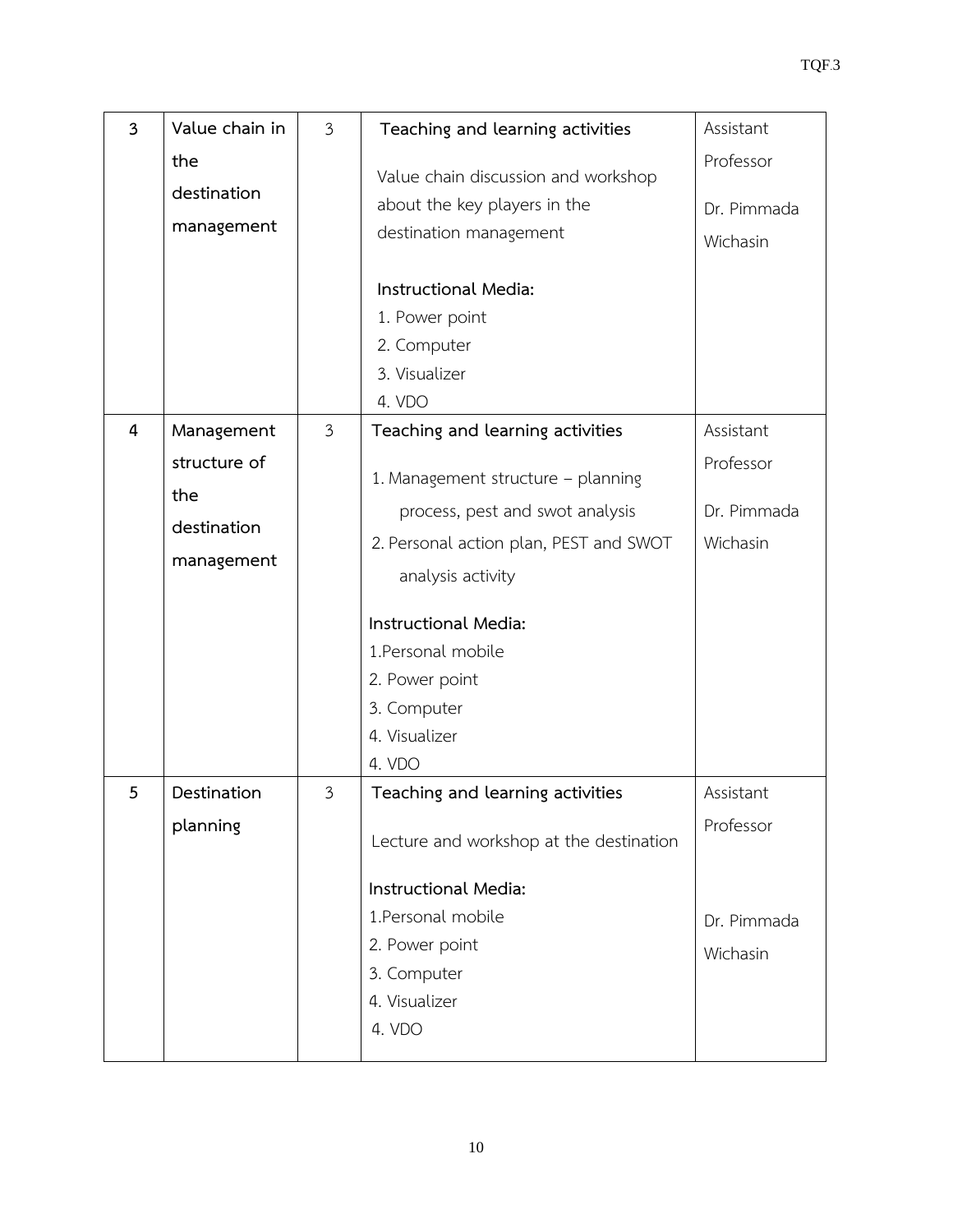| 6              | Destination | $\mathfrak{Z}$ | Teaching and learning activities        | Assistant   |
|----------------|-------------|----------------|-----------------------------------------|-------------|
|                | planning    |                |                                         | Professor   |
|                |             |                | Lecture and workshop at the destination | Dr. Pimmada |
|                |             |                | Instructional Media:                    | Wichasin    |
|                |             |                | 1. Personal mobile                      |             |
|                |             |                | 2. Power point                          |             |
|                |             |                | 3. Computer                             |             |
|                |             |                | 4. Visualizer                           |             |
|                |             |                | 4. VDO                                  |             |
| $\overline{7}$ | Destination | $\mathfrak{Z}$ | Teaching and learning activities        | Assistant   |
|                | planning    |                |                                         | Professor   |
|                |             |                | Lecture and workshop at the destination | Dr. Pimmada |
|                |             |                | Instructional Media:                    | Wichasin    |
|                |             |                | 1. Personal mobile                      |             |
|                |             |                | 2. Power point                          |             |
|                |             |                | 3. Computer                             |             |
|                |             |                | 4. Visualizer                           |             |
|                |             |                | 4. VDO                                  |             |
| 8              | Experience  | $\mathfrak{Z}$ | Teaching and learning activities        | Assistant   |
|                | management  |                |                                         | Professor   |
|                |             |                | Lecture and workshop at the destination | Dr. Pimmada |
|                |             |                | Instructional Media:                    | Wichasin    |
|                |             |                | 1.Personal mobile                       |             |
|                |             |                | 2. Power point                          |             |
|                |             |                | 3. Computer                             |             |
|                |             |                | 4. Visualizer                           |             |
|                |             |                | 4. VDO                                  |             |
| 9              | Experience  | $\mathfrak{Z}$ | Industry visit                          | Assistant   |
|                | Management  |                |                                         | Professor   |
|                |             |                |                                         | Dr. Pimmada |
|                |             |                |                                         | Wichasin    |
|                |             |                |                                         |             |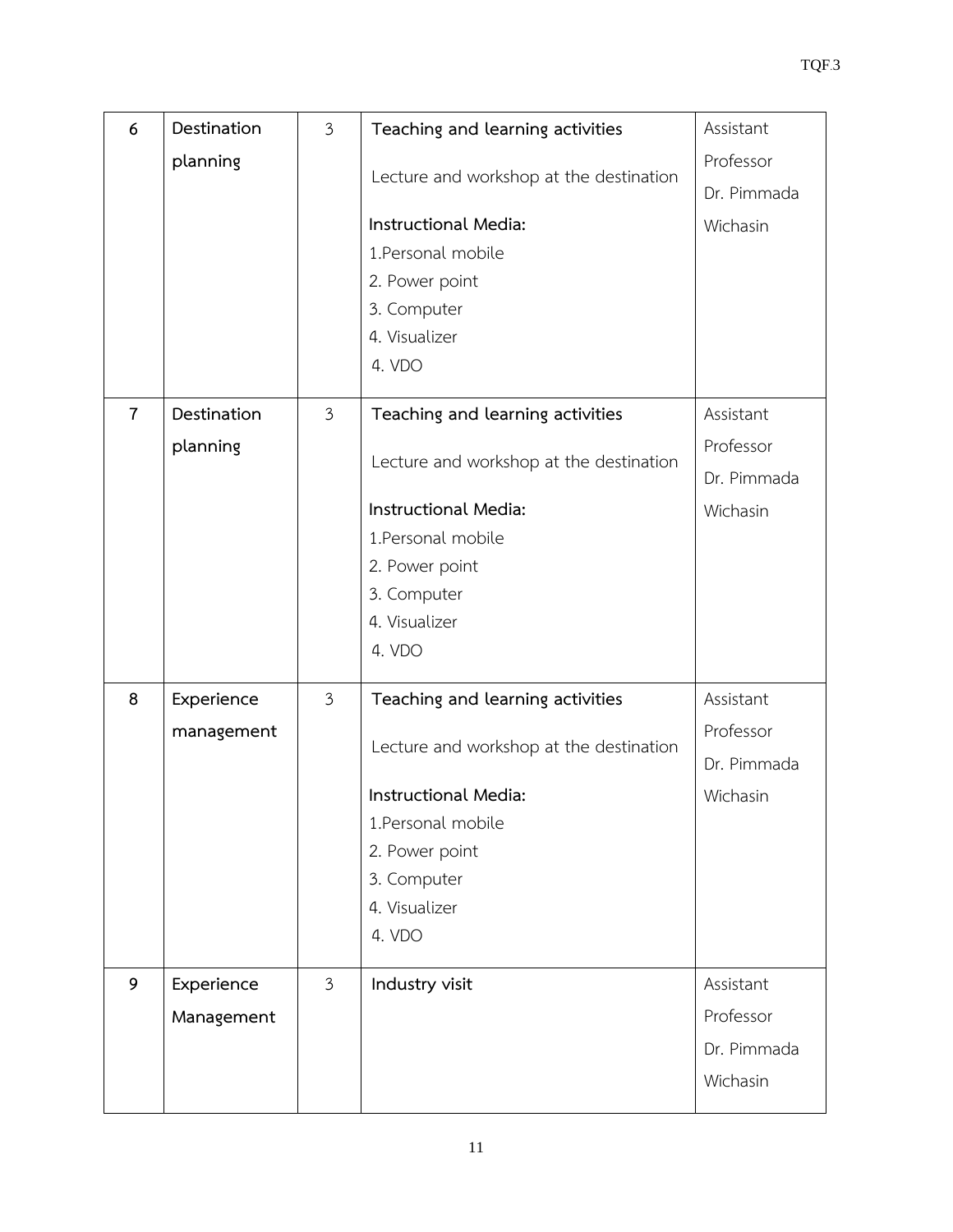| 10 | Experience<br>Management<br>Case study | $\mathfrak{Z}$ | Teaching and learning activities<br>Discuss about the case study of the<br>experience management<br>Teaching Media:<br>1. Power Point Slides<br>2. Workshop                                                                                         | Assistant<br>Professor<br>Dr. Pimmada<br>Wichasin |
|----|----------------------------------------|----------------|-----------------------------------------------------------------------------------------------------------------------------------------------------------------------------------------------------------------------------------------------------|---------------------------------------------------|
| 11 | Field work                             | $\mathfrak{Z}$ | Teaching and learning activities<br>On site visiting at the destination and do<br>the destination and experience<br>management                                                                                                                      | Assistant<br>Professor<br>Dr. Pimmada<br>Wichasin |
| 12 | Destination<br>Marketing               | $\mathfrak{Z}$ | Teaching and learning activities<br>Lecture and workshop with the example<br>and practice from fieldwork and group<br>project destination<br>Instructional Media:<br>1. Personal mobile<br>2. Power point<br>3. Computer<br>4. Visualizer<br>4. VDO | Assistant<br>Professor<br>Dr. Pimmada<br>Wichasin |
| 13 | Destination<br><b>Branding</b>         | $\mathfrak{Z}$ | Teaching and learning activities<br>Lecture and workshop with the example<br>and practice from fieldwork and group<br>project destination<br>Instructional Media:<br>1. Personal mobile                                                             | Assistant<br>Professor<br>Dr. Pimmada<br>Wichasin |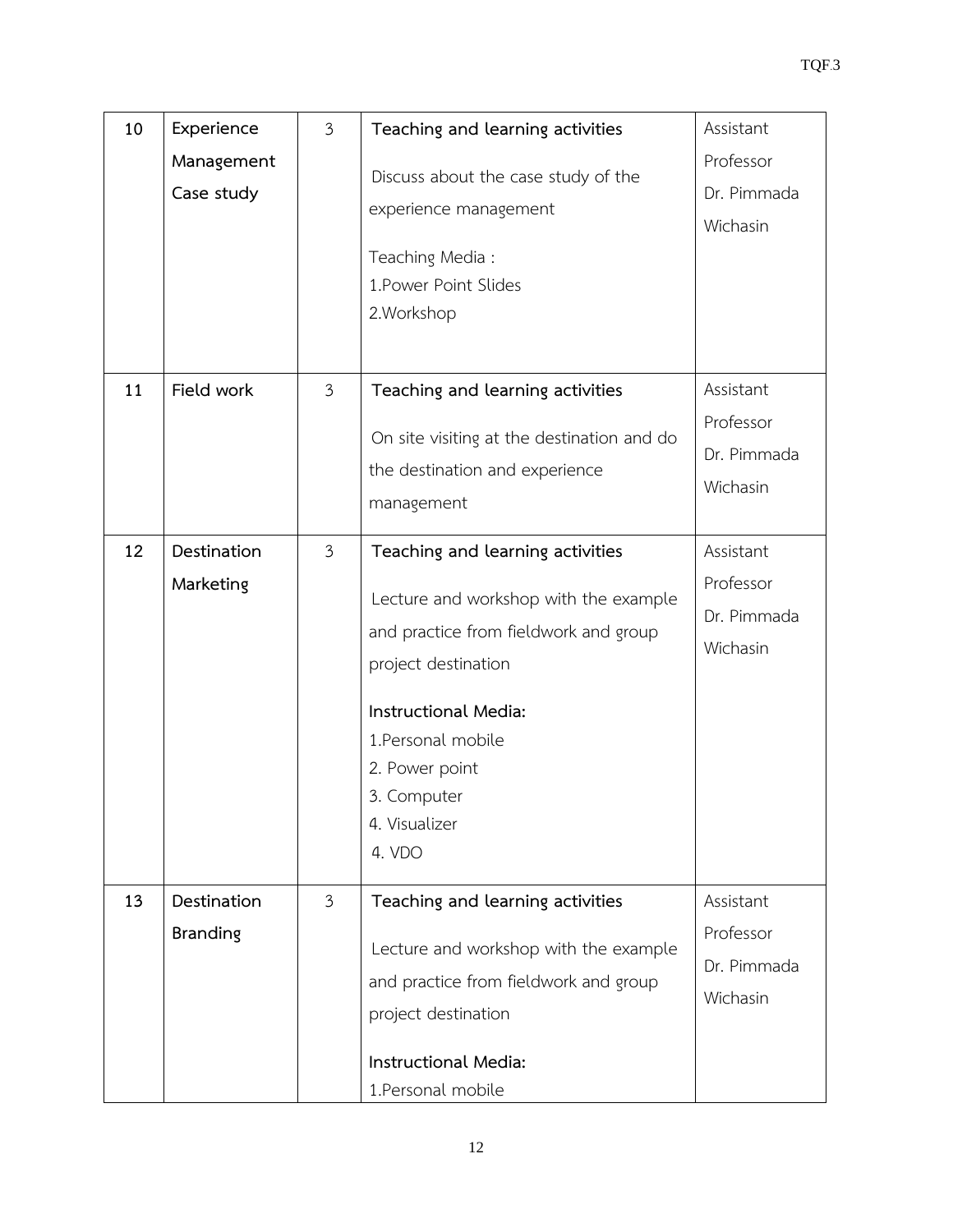|    |               |                | 2. Power point                       |             |
|----|---------------|----------------|--------------------------------------|-------------|
|    |               |                | 3. Computer                          |             |
|    |               |                | 4. Visualizer                        |             |
|    |               |                | 4. VDO                               |             |
|    |               |                |                                      |             |
| 14 | Group project | $\mathfrak{Z}$ | Teaching and learning activities     | Assistant   |
|    | Wrap up       |                | Field work analysis presentation     | Professor   |
|    |               |                |                                      | Dr. Pimmada |
|    |               |                | Group project wrap up                | Wichasin    |
|    |               |                |                                      |             |
|    |               |                | Teaching Media:                      |             |
|    |               |                | Power Point Slides                   |             |
| 15 | Group project | $\mathfrak{Z}$ | Students present their final project | Assistant   |
|    | presentation  |                | Instructional Media:                 | Professor   |
|    |               |                | 1. Power point                       | Dr. Pimmada |
|    |               |                | 2. Computer                          | Wichasin    |
|    |               |                | 3. VDO                               |             |
|    |               |                |                                      |             |
| 16 |               |                | <b>Final Examination</b>             |             |
|    |               |                |                                      |             |

# **1. Evaluation plan**

| Activities | Expected                                  | Methods                                                             | Week     | Percentage |
|------------|-------------------------------------------|---------------------------------------------------------------------|----------|------------|
|            | outcomes                                  |                                                                     |          |            |
| $1 - 16$   | 1.1, 1.2, 1.3, 1.4                        | 1. Behavior, disciplines,<br>responsibility, class<br>participation | $1 - 14$ | 10%        |
| $1 - 16$   | 1.1, 1.2, 1.3, 1.4, 2.1,<br>3.2, 4.2, 5.1 | 1. Behavior, disciplines,<br>responsibility, class<br>participation | $1 - 15$ | 70%        |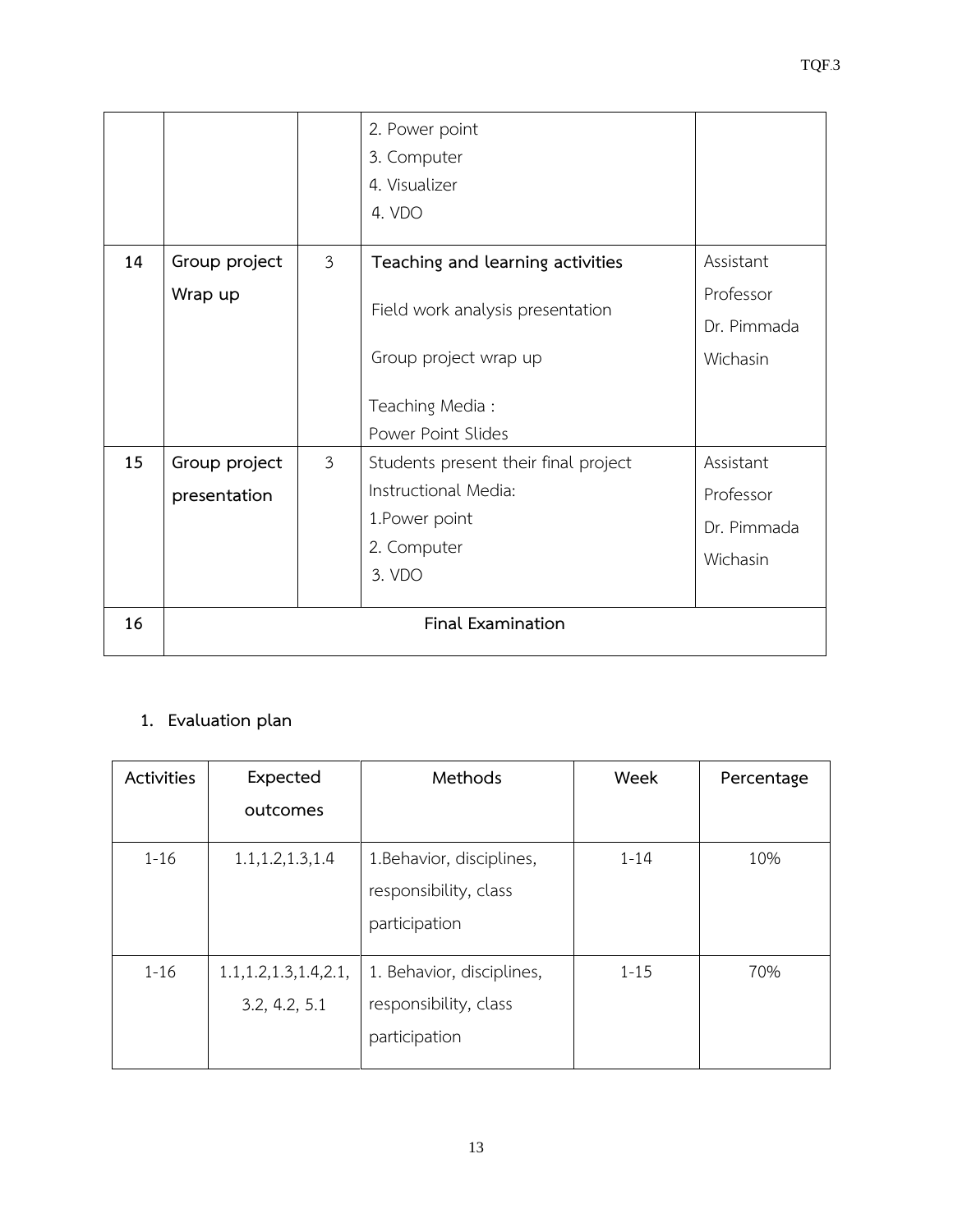|                |                          | 2.Knowledge, skill,                          |    |     |
|----------------|--------------------------|----------------------------------------------|----|-----|
|                |                          | integration, informational                   |    |     |
|                |                          | search skill and                             |    |     |
|                |                          | implementation                               |    |     |
|                |                          | 3. Project presentation<br>and effectiveness |    |     |
| $\mathfrak{Z}$ | 1.1, 1.2, 1.3, 1.4, 2.1, | 1. Behavior, disciplines,                    | 16 | 20% |
|                | 3.2, 4.2, 5.1            | responsibility, class                        |    |     |

# **2. Evaluation**

| Learning       | Evaluation Methods                                           | Week     | Proportion of  |
|----------------|--------------------------------------------------------------|----------|----------------|
| Outcomes       |                                                              |          | Evaluation (%) |
|                | Participation and English Discovery                          | $1 - 15$ | 10             |
| $\overline{2}$ | Case study/presentation/<br>discussion/ project Presentation | $2 - 15$ | 70             |
| 4              | Final exam                                                   | 16       | 20             |

participation

2. Knowledge and skills

following subject aims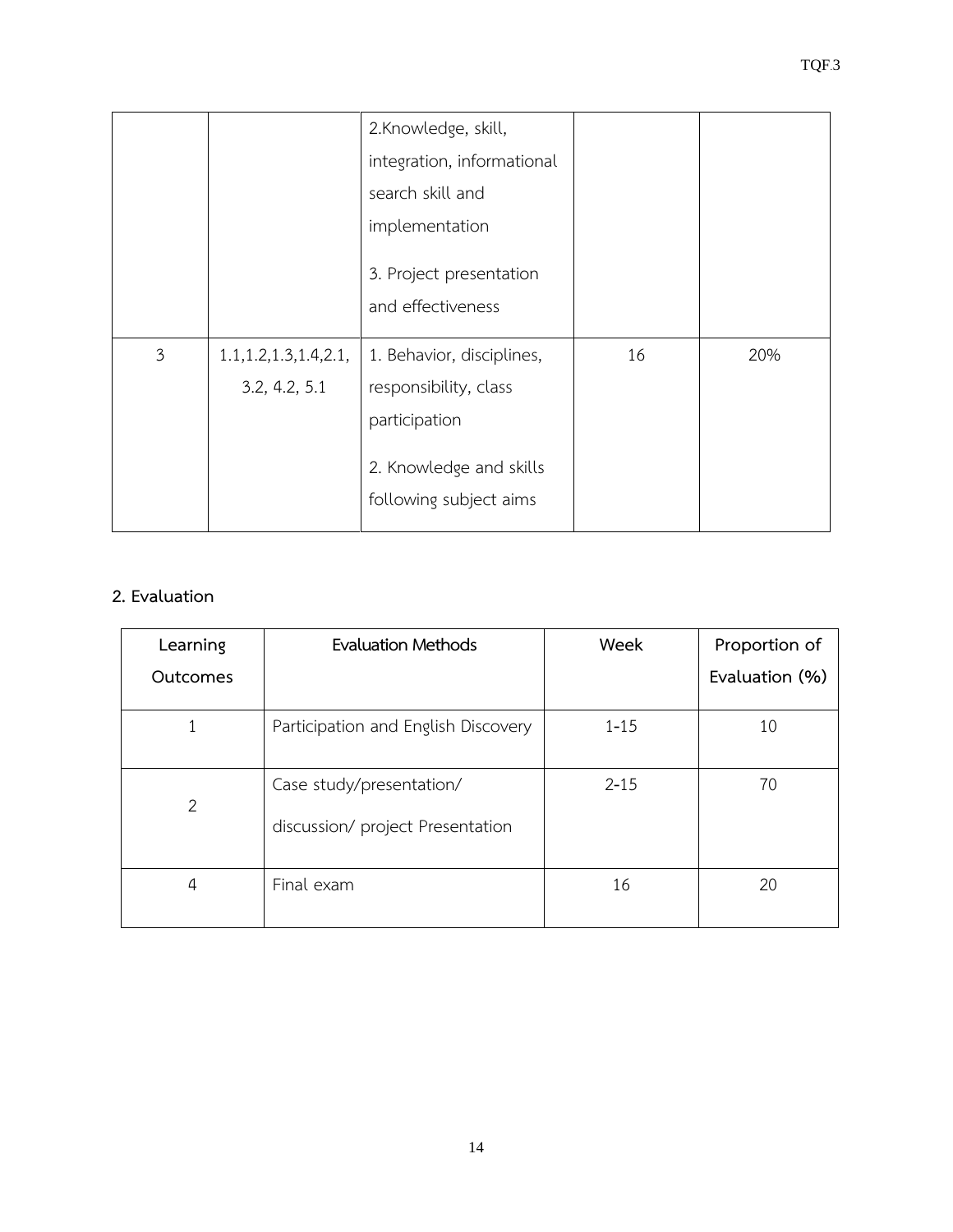### **Section 6 Teaching Materials and Resources**

### **1. Texts and main documents**

Stange, J. (et.al) (2019) **Tourism Destination Management : Achieving Sustainable and Competitive Results.** E book.

Tourism Australia (2019) **The Guide to Best Practice Destination Management.** E book. Small Business Competitiveness by International Labour Organization (2019) **Destination Management Good Practice Guide**. E-book

**2. Documents and important information**  Northern Ireland Tourism Board. (2019) **Creating Experience Tool Kit**. E book Richards, G and Wilson, J (2007) **Tourism, Creativity and Development**. E book.

### **3. Documents and recommended information**

Article in library database and e book about Destination and Experience Management Design

### **Section 7 Evaluation and Improvement of Course Management**

### **1. Strategies for Course Effectiveness Evaluation by Students**

Effectiveness evaluation for this course is as follows:

- Self-assessment and critical reflection
- Observations of students' responses during class
- Students' online evaluation and feedback

# **2. Evaluation strategies in teaching methods**

The strategies for collection data for teaching evaluation are as follows:

- Exam results
- Revision of learning outcomes